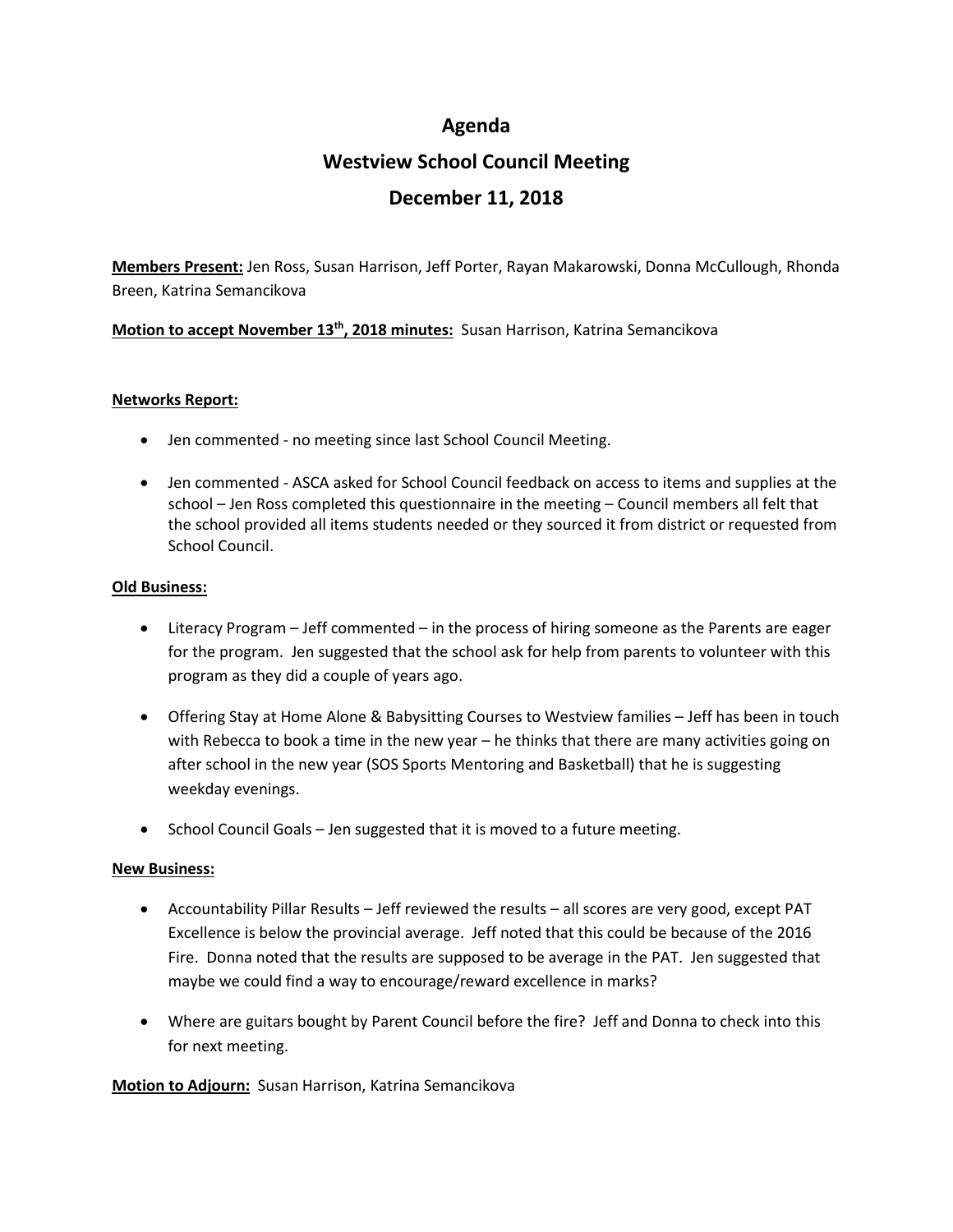# **Agenda Westview School Parents Association Meeting December 11 th , 2018**

# **Motion to accept November 13th , 2018 minutes:** Jen Ross, Susan Harrison

#### **Treasurers Report:**

Playground: \$21 366.19 Casino: \$36 345.77 Regular: \$2666.24

#### **Requests for Funding:**

Requestor: Susan Harrison

- Student breakfast leaders & hot lunch helpers
- Gift Cards denied, Pizza lunch (8 pizzas?) approved for this Friday December 14, 2018
- $\bullet$  Total number of kids = about 20
- Jeff noted that the Crossing Guards requested extra gym time instead of a lunch maybe this would be a good option for end of the year?
- Discussion about why crossing guards are only on crosswalk at Signal and Wolverine and not on other Wolverine crosswalk – there have been issues with safely crossing in all crosswalks near the school – very dark before school – Jeff to look into reflective arm bands and tape for coats to make kids more visible.

Motion: Rayan Makarowski Second: Katrina Semancikova

Requestor: Donna McCullough

- OilSands Discovery Center
- Gr 5 classroom chemistry January  $15^{th}$
- Gr 6 Oilsands Detectives January  $17<sup>th</sup>$
- Program costs \$3/student x66 = \$198
- Bussing x4 trips
- This can come from Casino funds

Motion: Susan Harrison Second: Rayan Makarowski

Requestor: Donna McCullough

- All classes
- Science in Motion Community Presentation February  $13<sup>th</sup>$  (evening)
- Science activities in the gym possibly after school and during February student led conferences
	- o Inflatable planetarium
	- o Science Brainteasers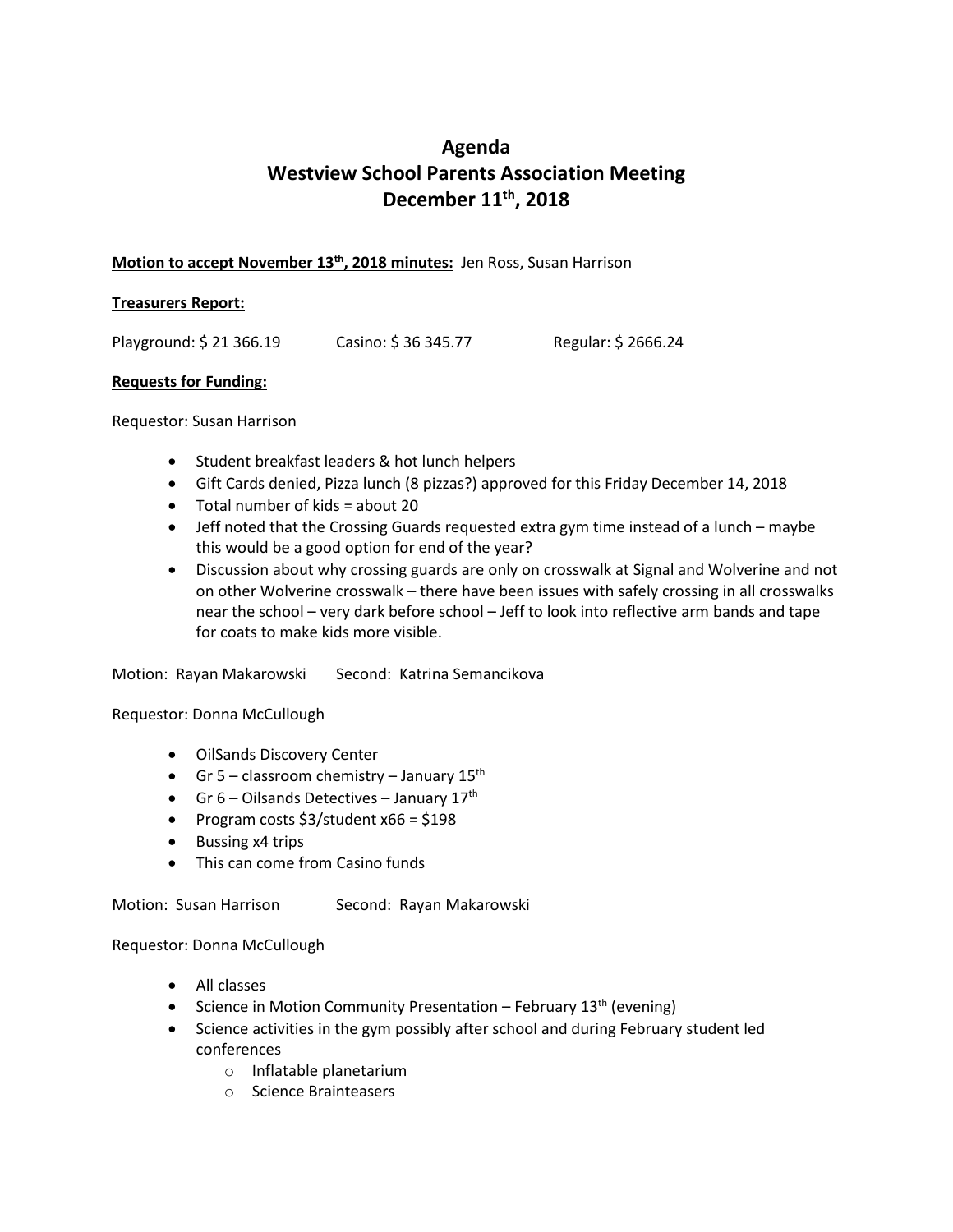- \$300 (planetarium cost), \$30 for assembly
- This can come from Casino funds

Motion: Rhonda Breen Second: Jen Ross

Requestor: Donna McCullough

- Grade 5 Science & STEAM projects
- Interactive Science
	- o Electronic parts
	- o Copper tape
	- $\circ$  5 color diodes 1000+ case
- \$60

Motion: Susan Harrison Second: Katrina Semancikova

#### **Breakfast Program**

- Rhonda noted that all is going well.
- Planning for Pancake Breakfast on Thursday December 20, 2018
	- o PJ Day
	- o Pancakes, eggs and fruit no bacon Rhonda will purchase the food
	- o Jeff to Invite Westwood Volunteers, SOS?, Kyle, Tyler Smith, Firefighters
	- $\circ$  Volunteers needed 15 from 8:08 am to noon Rayan to post on Signup genius

## **Fundraising**

- Details of how much money is being raised for each fundraiser is required to report at the following meetings – parents are asking for more transparency and reporting of money raised and money spent – Katrina to request from Connie-Lee
- Rhonda thought that Growing Smiles may have raised \$500?
- New ideas include: Meat Orders from Premium Meats or we can approach The Meat Shoppe. A walkathon or danceathon – Katrina said she could approach her employer to help with this? Survivor gift card – would need to get a raffle license for this.

## **Hot Lunch**

- Healthy Lunches Report Susan attended the district meeting with many schools attending and some vendors
	- $\circ$  Stats 30% of children are overweight (Canada?), 1/3 of daily food intake in school, school kids in Fort McMurray eat 5 – 10 sugary snacks per day.
	- o Elementary schools should follow 100% of choose most often food.
	- $\circ$  High schools follow 60% choose most often food as they have access to food off campus anyways. They also allow nuts.
	- $\circ$  Dave McNally did a sample night from food vendors @ their welcome back BBQ at beginning of year.

## **Old Business**

• Painting for the bathrooms – moved to next meeting as Amanda was not present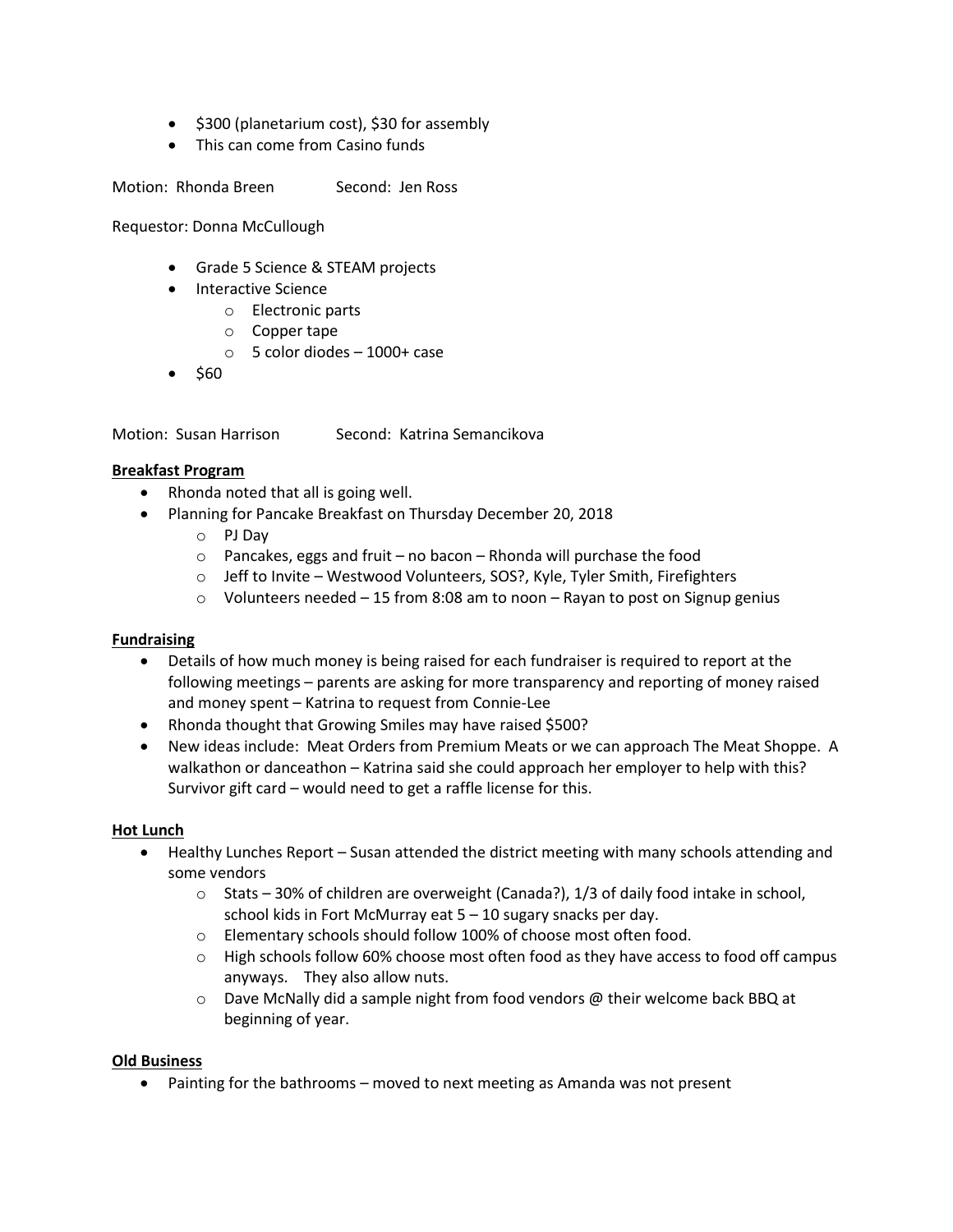#### **New Business:**

- Suggested to host a Parent night out to include food / painting to inform parents about School Council and Parents Association.
- Suggested to have in school clubs come to the meetings to present that may get some new parents involved if their kids are coming.
- Can we qualify for the School Nutrition Grant? Possibly not seems to go to schools in rebuilding neighborhoods.
- Detailed financial reporting needed at each meeting suggested to check the ASCA website for guidelines.
- Jen to bring in cardboard rolls and boxes for the Cardboard challenge next week.

**Next Meeting:** January 22, 2019

**Motion to adjourn:** Rayan Makarowski, Susan Harrison